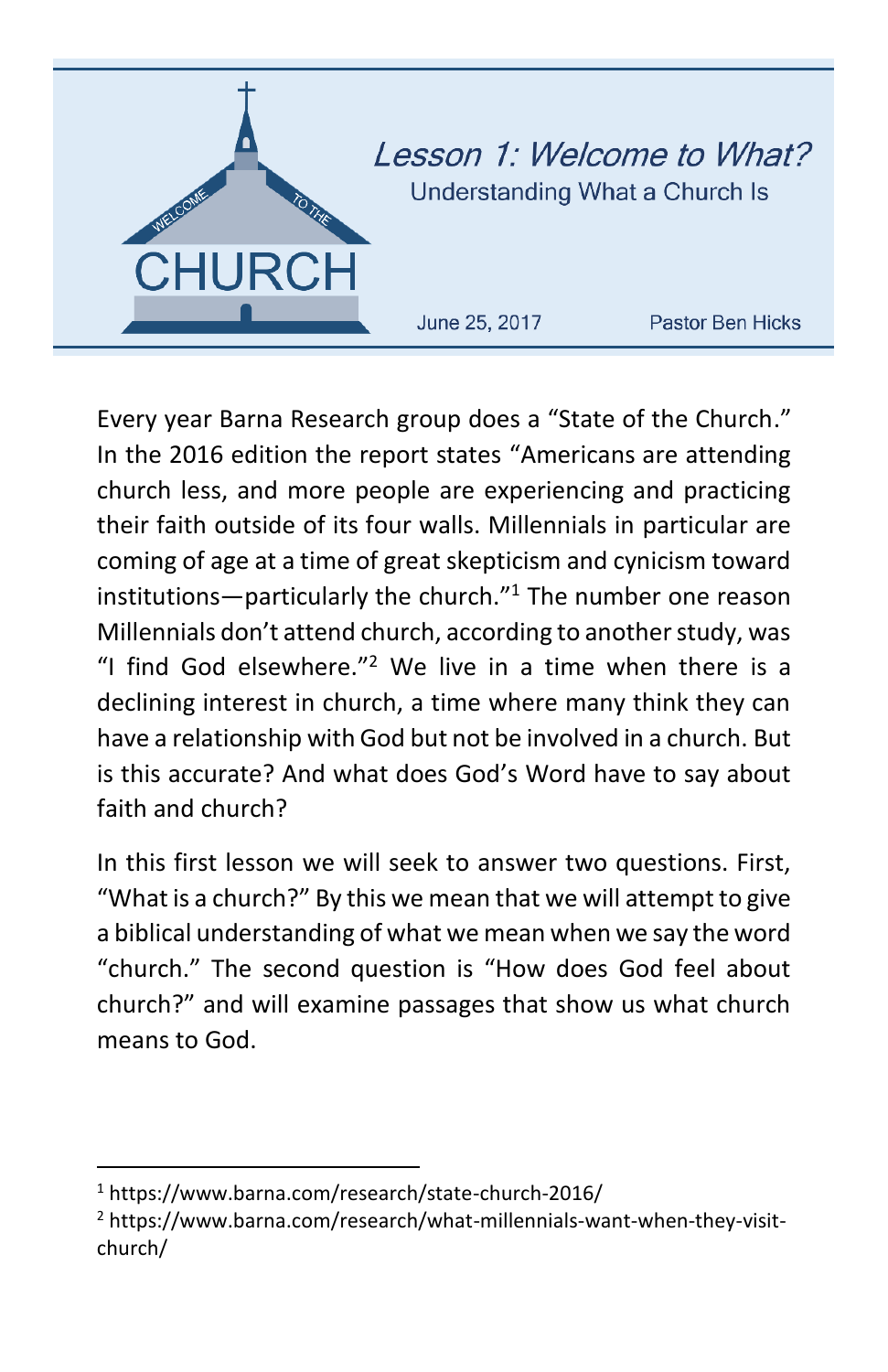# **What Is a Church?**

## *The Common Understanding of a Church*

Typically, when people say the word "church" they mean one of three things:

- **1. A building – "**What a beautiful church!"
- **2. A meeting –** "How was church today?"
- **3. A group –** "I joined a new church."

# *The Greek Understanding of a Church<sup>3</sup>*

Since the New Testament was written in Greek, we need to first ask what the Greek word (*ekklesia*) meant before Christ first used it in Matthew 16, since that will give us an idea of what the word meant to his disciples.

The Greeks used the word originally to refer to a meeting of people who had been called out for a specific purpose by a city crier. Eventually, though, it came to mean a meeting of people who regularly assembled without being gathered by a city crier. For example, in Athens citizens would gather to vote on matters of business. Eventually, it came to be used for any gathering of people, for any reason. This is seen in that it the same word is used in the NT for both an unlawful mob (Acts 19:32), yet also for the lawful assemblies (Acts 19:39) in the same passage.

To summarize, the Greeks usually used the word for groups of people who came together for a specific purpose, usually to conduct business.

 $\overline{\phantom{a}}$ 

<sup>3</sup> Robert Saucy, *The Church in God's Program*, (Chicago: Moody Publishers, 1972), 12-13.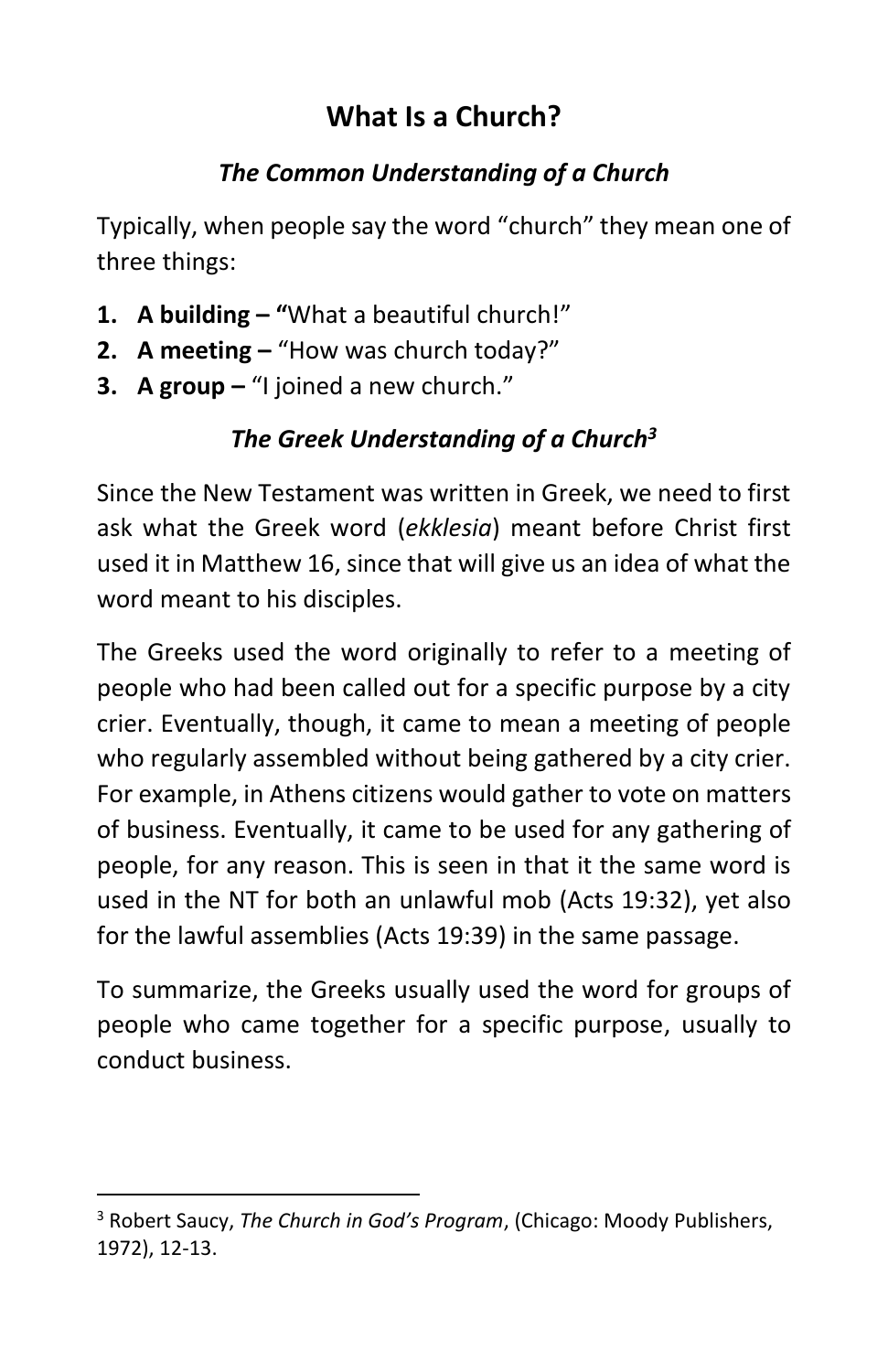#### *The Old Testament Understanding of a Church*

Shortly before Christ was born, the Hebrew Old Testament was translated into Greek, a project called the Septuagint (abbreviated LXX). This was the Bible that many Jews used and that the apostles quoted from, and helps us a great deal in seeing where concepts overlap from the Old and New Testament. Two Hebrew words are of interest.

- **1.** *Qahal* "refers to a summons of assembly and the act of assembling. It is not so much a specification of the members of the assembly as a designation of the occurrence of meeting."<sup>4</sup> In other words, this word focuses on the assembling (act) and not the assembly (people). Word most frequently translated with *ekklesia*.
- **2.** *'Edah* refers to the people themselves, the congregation. Often used specifically of Israel. This might be what we would typically think of as a "church," but surprisingly the word *ekklesia* is never used. Rather, the Septuagint translators used the Greek word *synagogue*.

What does this mean? First, the idea of a special group of God's people is a concept familiar to the Old Testament. But when selecting a word to describe what he intended to do in the future, Christ chose a word that carefully avoided any overlap between the Israel in the Old Testament and the church in the New Testament. This strongly goes against the idea that Israel and the church are the same thing, a discussion we will return to later.

 $\overline{\phantom{a}}$ 

<sup>&</sup>lt;sup>4</sup> Millard Erickson, *Christian Theology 2<sup>nd</sup> edition,* (Grand Rapids: Baker Academic, 1998), 1042.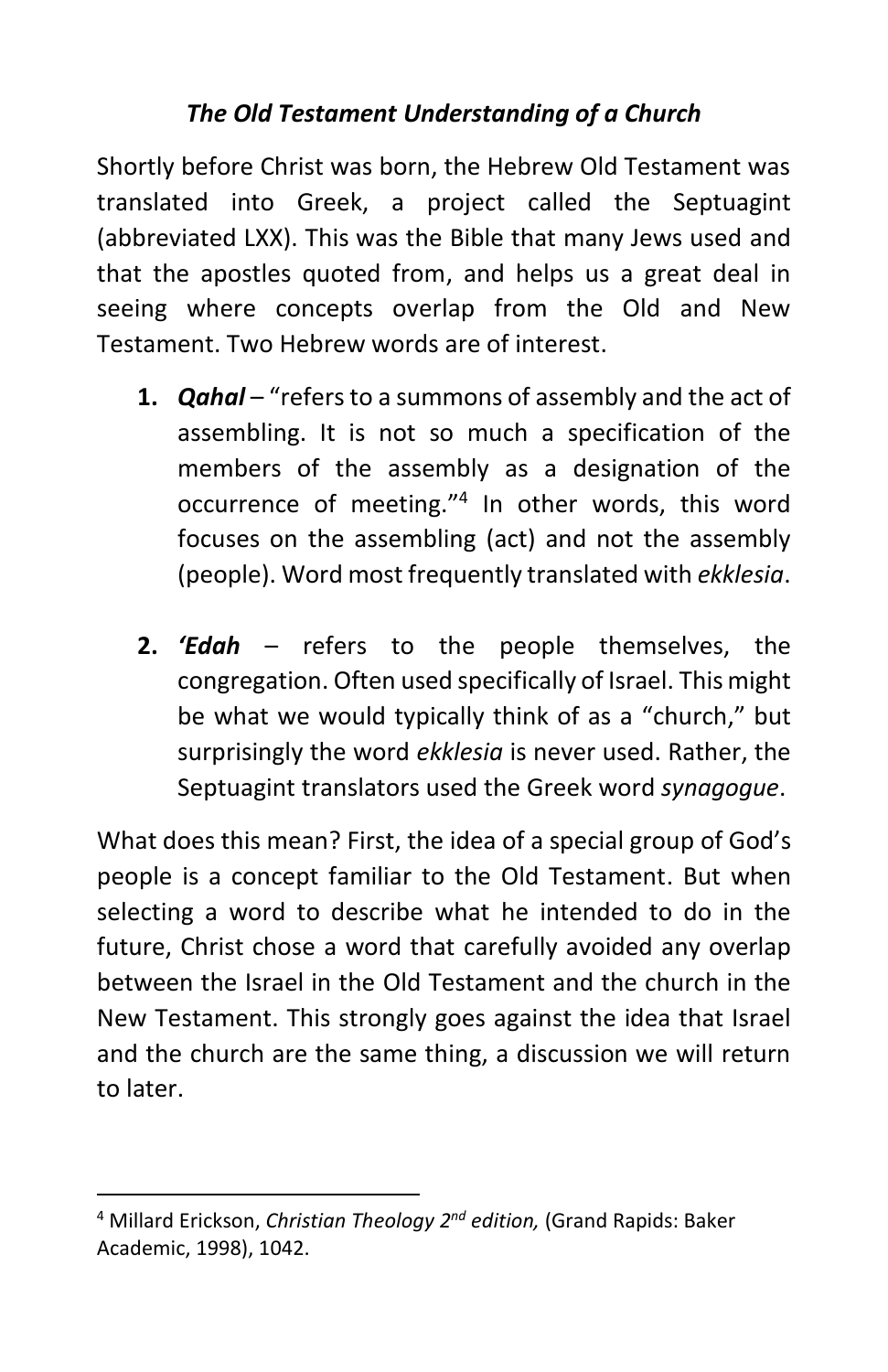## *The New Testament Understanding of a Church*

When Christ said, "I will build my church" (Matthew 16:18) how much of this did his disciples understand? It's hard to know for sure, but the study above tells us that from a secular standpoint, the word was often used to refer to groups meeting to conduct business, and from a religious standpoint, it was often used to refer to groups of people who had been summoned for a specific reason. As we go through the rest of our Bibles, we get a clearer picture of what a church is.

## **The local church**

The first time we come across this word after Christ is Acts 5:11, where we are told that fear came upon the whole church after the incident with Ananias and Sapphira. This clearly refers to the people in the church and continues to do so through the rest of the book (Acts 8:1, 3; 9:31; 11:22, 26 etc.). There were no buildings at this time, and the way the word is used makes it clear that these are the people, even when they aren't meeting (Acts 12:1, 14:27).

The word "church" is used with some flexibility, but always refers to a group or groups of people.

- Sometimes a church is described as the church of a region (Acts 9:31)
- Sometimes a church is described as the churches of a region (1 Thessalonians 2:14)
- Sometimes a church is described as the church of a city (1 Corinthians 1:2)
- Sometimes a church is described as the church in a house (1 Corinthians 16:19)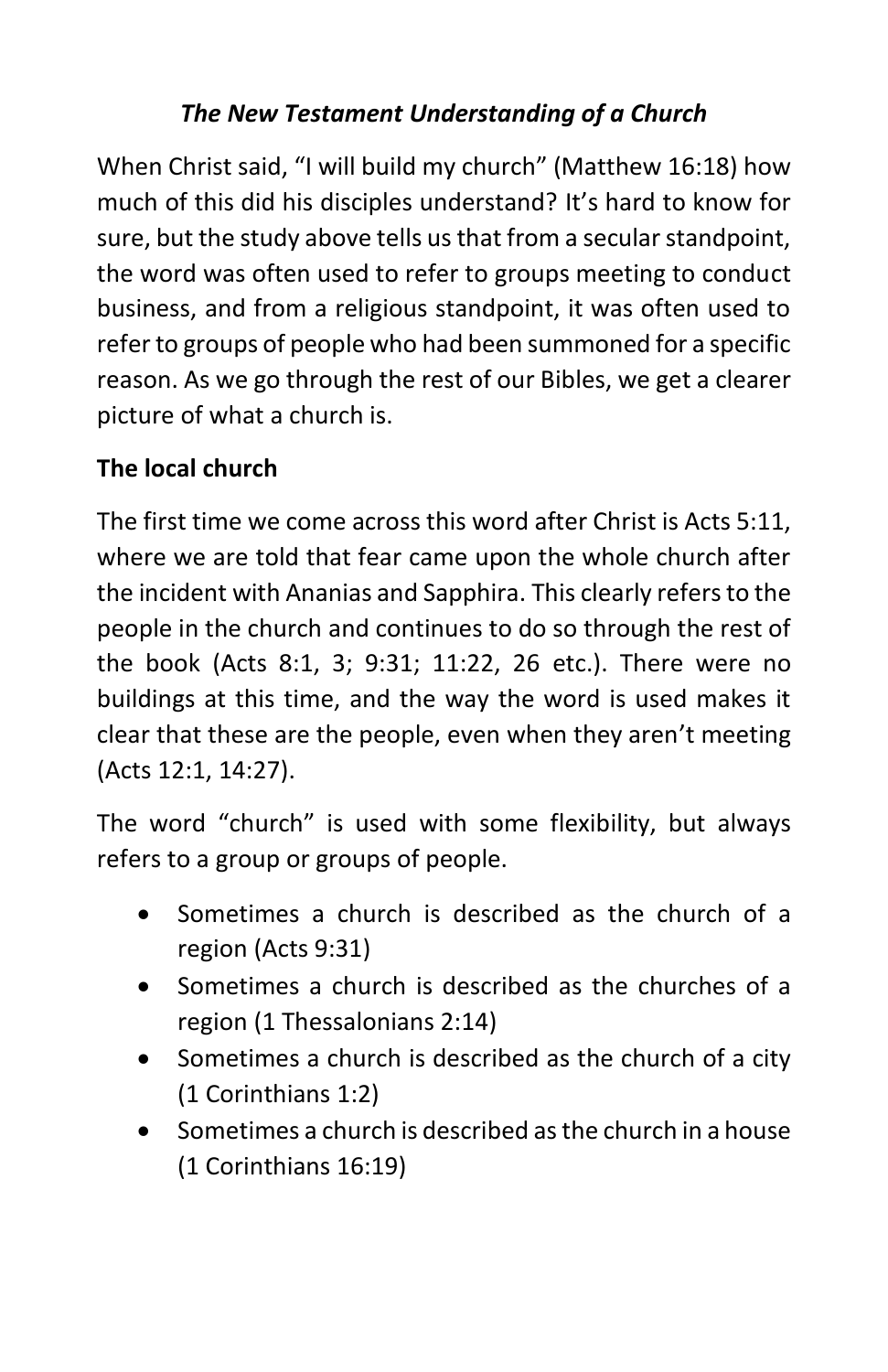A church, then, is a group of people who assemble together for a specific purpose (more on that later!). The word refers to the people themselves, but also strongly implies the fact that they are meeting regularly.

#### **The universal church**

While a local church is the normal meaning of a word, there are some instances where the word "church" seems to include every believer (Ephesians 1:22, 3:10, 21; 5:23-25, 27, 29, 32). Every believer is a member of the universal church, but every member of the universal church should join and participate in a local church. This is because the things the universal church must do can only be done in the context of a local church.

# **How Do You Feel About Church?**

#### *Common Negative Attitudes about Church*

Surprisingly, negative attitudes about the church exist both with the hyper-conservative and the contemporary crowd. Although not exhaustive, here are several factors that play into people from either side leaving:

- **1. Indifference** *–* Many people look at the church like they look at a gym membership. It's really nice to have, but it's a luxury. Sure, it can help you with your walk with God, but you can do all the stuff that you would do there at home if you just had the motivation. God has declared the church absolutely necessary for Christian growth, however. It is not optional! (Ephesians 4:11-16)
- **2. Suspicion –** As was noted in the introduction, many people are suspicious of all institutions, including the church. Stories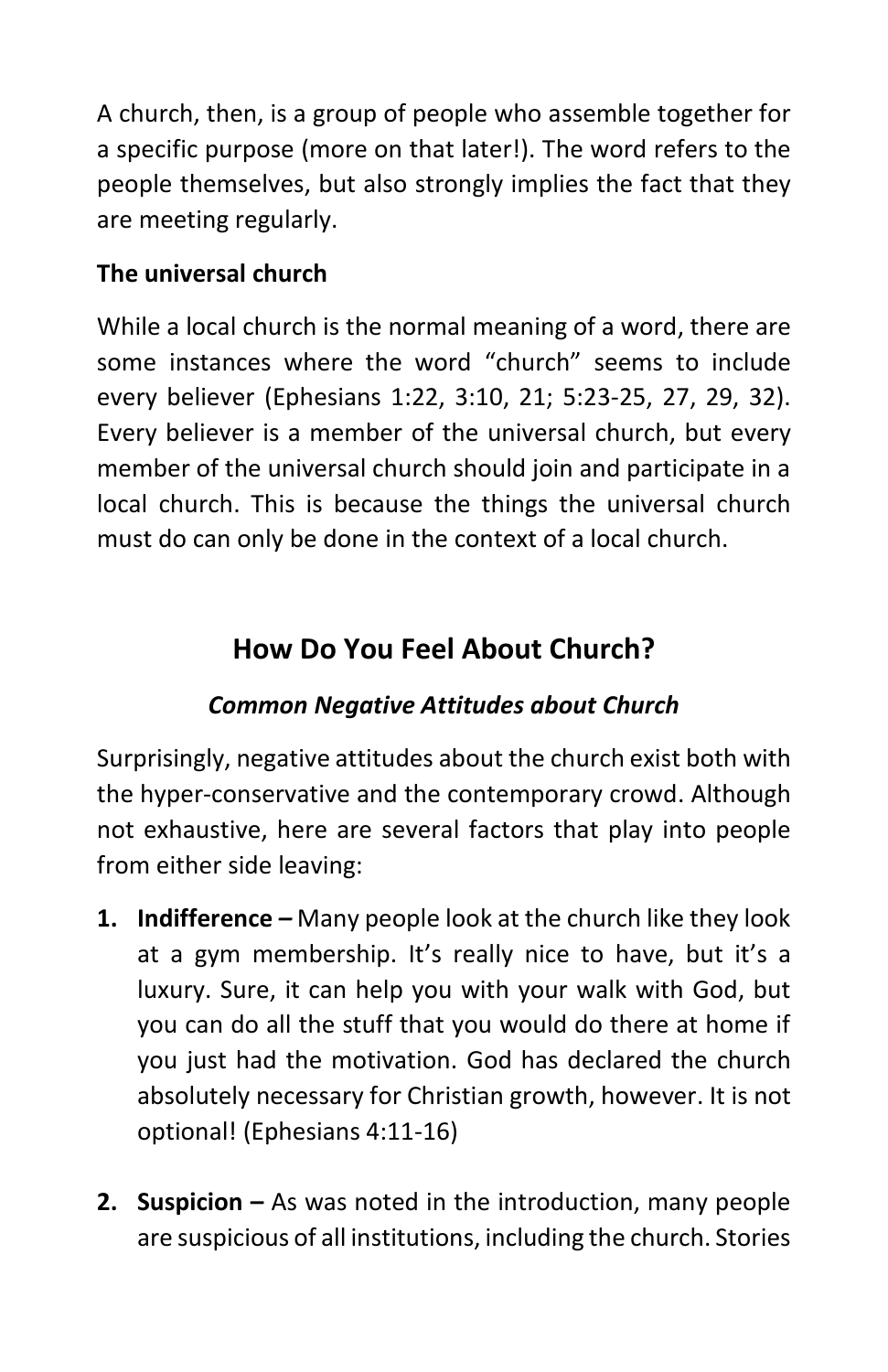of abuse of leadership, distrust of authority in general, and a strong desire for independence can lead to Christians wanting to avoid church to play it safe. While there certainly can be problems with churches and church leadership, to avoid joining a church cuts one off from an immensely important aspect of their growth (Ephesians 4:11-12).

- **3. Bitterness –** Some people have been hurt deeply by a church and don't want to go back to another church. Some have been burned more than once This happens for a number of different reasons, and ought to break our hearts every time. But as difficult as it might be, God commands participation in the local church, and God's commands must be obeyed even when hard (Hebrews 10:25).
- **4. Defiance –** None of us enjoy being told what to do, but for some people the negative reaction is stronger. Some don't join a church or don't go to church because they don't want other people in their lives. Yet one of the reasons that God wants us in church is so that we can have spiritual leaders to watch over us (Hebrews 13:7).

#### *God's Perspective on the Church*

The question we must ask, then, is what does God think about the church? Fortunately, Scripture does not leave us to guess.

- 1. Christ gave himself for the church (Ephesians 5:25).
- 2. God is displaying his wisdom to the angels and demons through the church (Ephesians 3:10).
- 3. Christ is nourishing and cherishing his church (Ephesians 5:29).
- 4. God is building up the church to proclaim his excellencies (1 Peter 2:4-9).